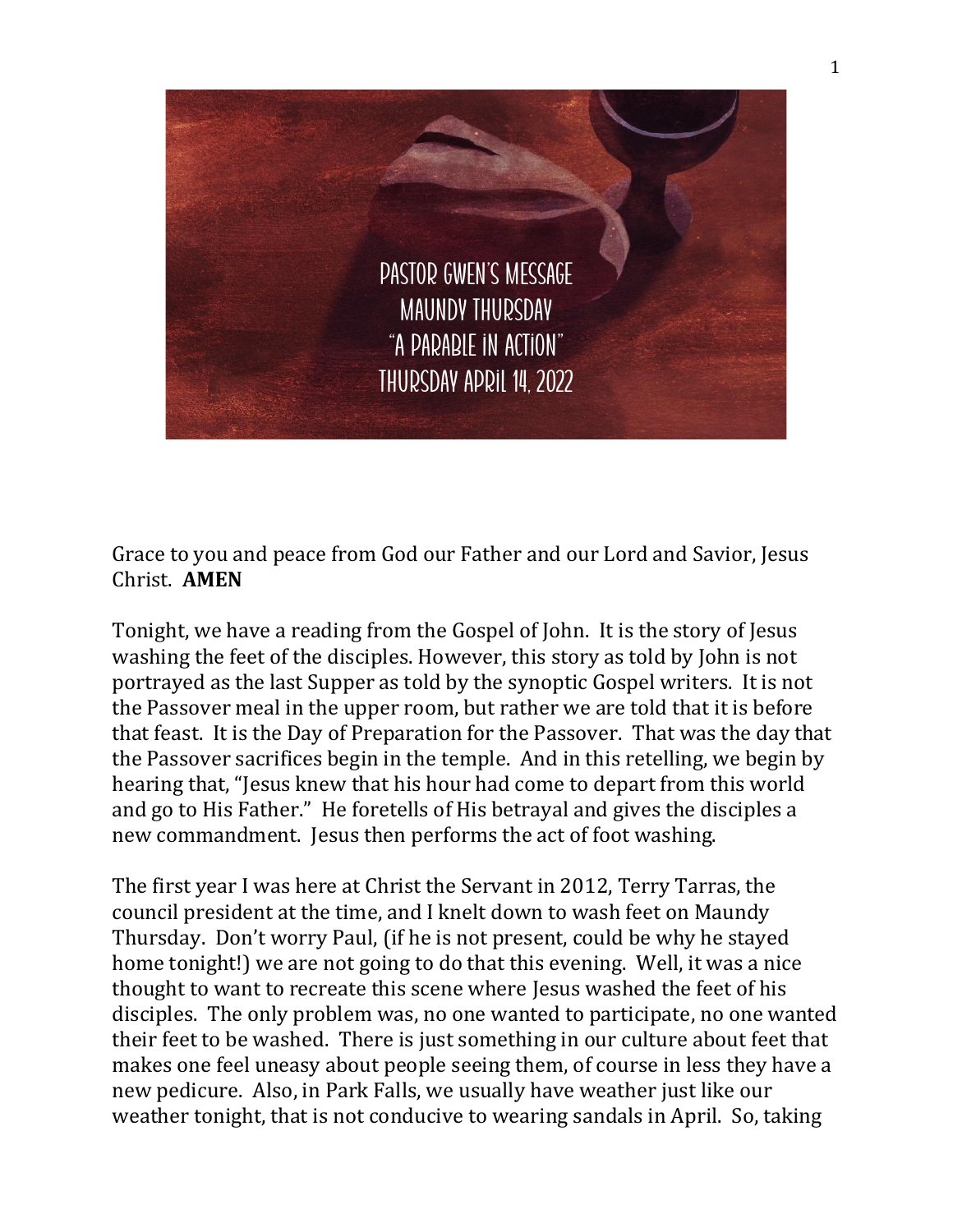off one's boot and socks is not a pleasant thought in the sanctuary. And then there is the thoughts of sanitation. Could we use the same water for more than one person? Do we have to use soap, or disinfect the bowl and use separate towels? Those were concerns even before Covid 19. Well, you get the idea. My attempt to recreate the symbolic foot washing was a bust. And that is OK to me.

Yet, washing the feet of the disciples does have a deep meaning to most. However, just a note, you can wash people's feet until your arms fall off and that will not bring you closer to Jesus.

But as Jesus washed the feet of this disciples, he was demonstrating unconditional love. It was a parable in action. And just in case the disciples did not get it, Jesus says in verse 14, "So if I, your Lord and Teacher, have washed your feet, you also ought to wash one another's feet. For I have set you an example, that you also should do as I have done to you." There is no misunderstanding here. Jesus wants us to do to one another, what he has just done to them. Wash feet?

Well, just in case the disciples cannot infer the meaning of Jesus here, a little further down in the reading, Jesus brings it home. Don't want to leave them stranded on third base at the end of the inning. He goes on the tell them of his new commandment, that they should love one another. He says, "Just as I have loved you, you also should love one another." And then on to another declaration, that when we wash the feet of others, we will be known as Jesus' disciples. That will happen when we have love for one another. WOW!

In other words, if you wash the feet of anyone, but you fail to love them as well, as a pastor once said, "You might have walked them through a car wash.

Jesus was really trying to bring home his message here. There was so little time left to teach his disciples. These 12 men had to get it because Jesus would soon no longer be with them. And so, the drama of washing feet, a task of a lowly servant, was the example given by Jesus. He needed his followers, these close students to love one another. If they did not, how could they teach others how to love?

Do notice here that Jesus washed all their feet. Two feet per man and all 12 disciples. Even Judas got his feet washed. That showed his great love for each one of them. Even love for the man that would betray him in a few short days. This unconditional love of Jesus was inclusive. Not only was Judas included in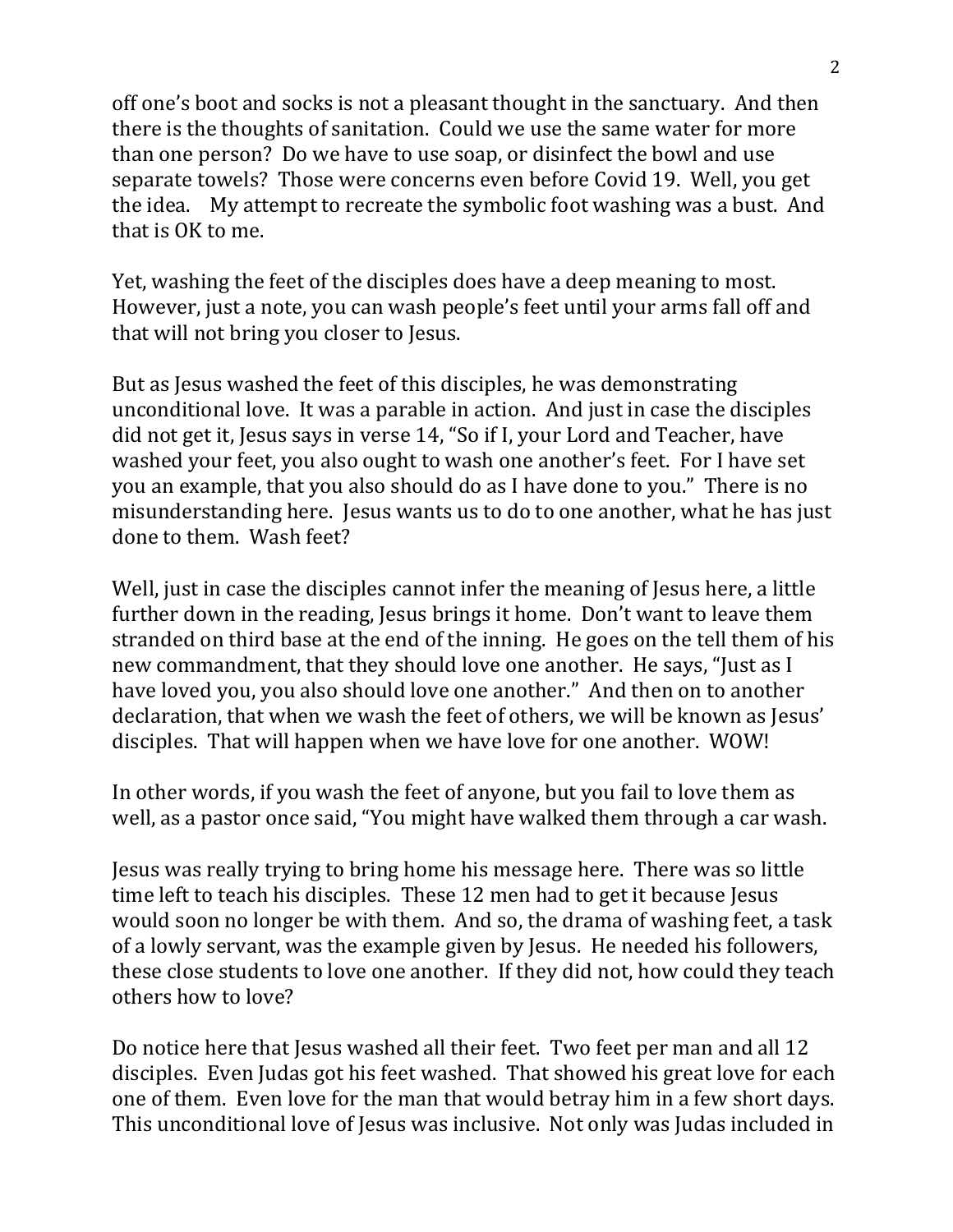the meal, but he is also included in foot washing and in Jesus' love. Even when Judas left the meal, the disciples had no idea why and Jesus did not admonish him in front of them either. That to me is pretty extraordinary. How could Jesus love the man that would betray him?

The answer to that is beyond our comprehension, but not outside of God's ultimate ability to love everyone. Everyone is included in the kingdom of God. All people no matter what you have done or will do in the future. We are all sinners and there are thieves, liars, deceivers, and every kind of wicked people around. Yet we are all part of God's plan. And we can all have our inheritance in God's kingdom. We just need to seek Him, to believe that Jesus is God's Son who came to save us from these afflictions and sins. God will never reject us. His love is big enough for all and in His eyes, we are all equally deserving of His love.

And so, our Maundy Thursday text is not so much about foot washing, but rather about our willingness to love others, even ones that will not love us back. In chapter 15 of John verse 13, "No one has greater love than this, to lay down one' life for a friend." And that folks is what Jesus wanted to get across to these 12 disciples. There is no love greater than giving up your life for another. As we continue this service tomorrow evening, we will hear, how real this statement is as Jesus gives up his life for us. Jesus has given us an example of true love. It is one we should not ignore. So, let's pray that we will be able to allow God's love to flow through us, so His sacrifice is not in vain.

## Let's pray,

Dear Jesus,

We thank you for your example of servanthood and love. Give us the compassion of all people so we too can love them as you have loved us. Be with us in this task as we know it will not always be easy to be inclusive with